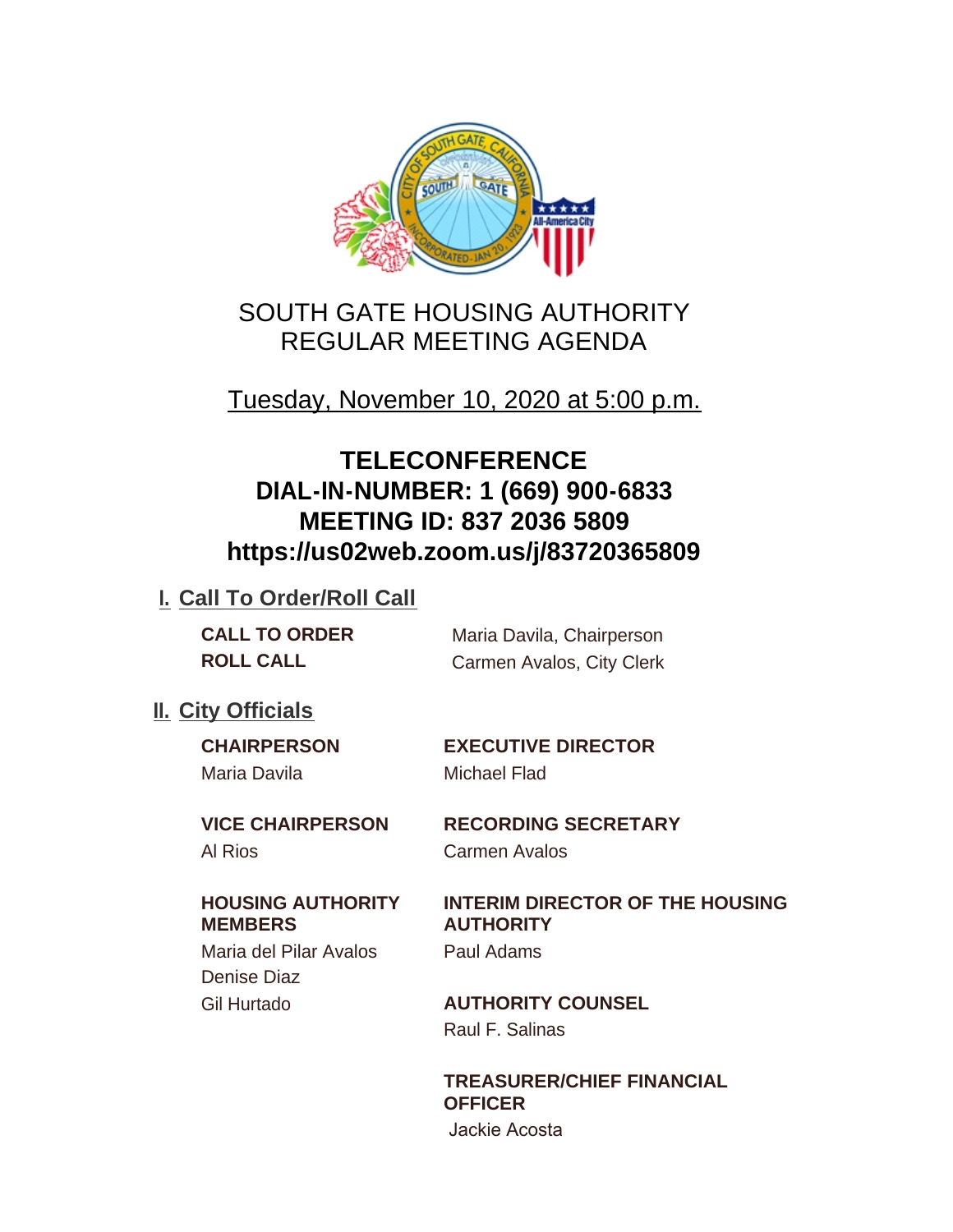#### **COVID 19 Meeting Procedures**

Pursuant to Governor Newsom's Executive Order N-29-20, dated March 17, 2020, members of the South Gate City Council, staff, and the public will participate in the November 10, 2020 meeting via a teleconference. To avoid exposure to COVID-19 this meeting will be held with City Council Members participating via teleconference by calling Dial-in-Number: 1 (669) 900-6833 and Meeting ID: 837 2036 5809 and https://us02web.zoom.us/j/83720365809

Additionally, you may submit your comments electronically by emailing the City Clerk at cavalos@sogate.org.

Procedure for Participation:

Any person wanting to participate may request to "speak" on an agenda item. Once acknowledged and authorized by the Mayor the person may speak. Alternatively, any person may submit comments on an item electronically by emailing cavalos@sogate.org. Submissions by email must be received 30 minutes prior to the posted start time of the meeting if emailing subject.

Subject line should read: COMMENTS FOR ITEM \_\_\_\_\_, MEETING OF NOVEMBER 11, 2020.

Please note, you will enter the meeting muted, but if you want to comment on an Agenda Item or during the public comment portion of the Agenda, raise your hand or press \*9 at the appropriate time indicated by the Mayor. When you are selected to speak, you will hear that you are unmuted, this is the time to make your public comments. Your patience with these changes is appreciated as the City adjusts to new ways of conducting business during the COVID-19 pandemic. Thank you.

Accessibility: Reasonable accommodations for individuals with disabilities will be handled on a case-by-case basis and in accordance with the Americans with Disabilities Act and Governor Newsom's Executive Order N-29-20. Please call the Office of the City Clerk at 323.563.9510.

## **Meeting Compensation Disclosure III.**

Pursuant to Government Code Section 54952.3: Disclosure of compensation for meeting attendance by Housing Authority Commissioners is \$75 per meeting.

## **Closed Session: (ATTY) IV.**

#### **1. CONFERENCE WITH LEGAL COUNSEL – REAL PROPERTY NEGOTIATIONS**

Pursuant to Government Code Section 54956.8

Property APN: 6204-025-039 Property Address: 9001-9019 Long Beach Blvd., South Gate,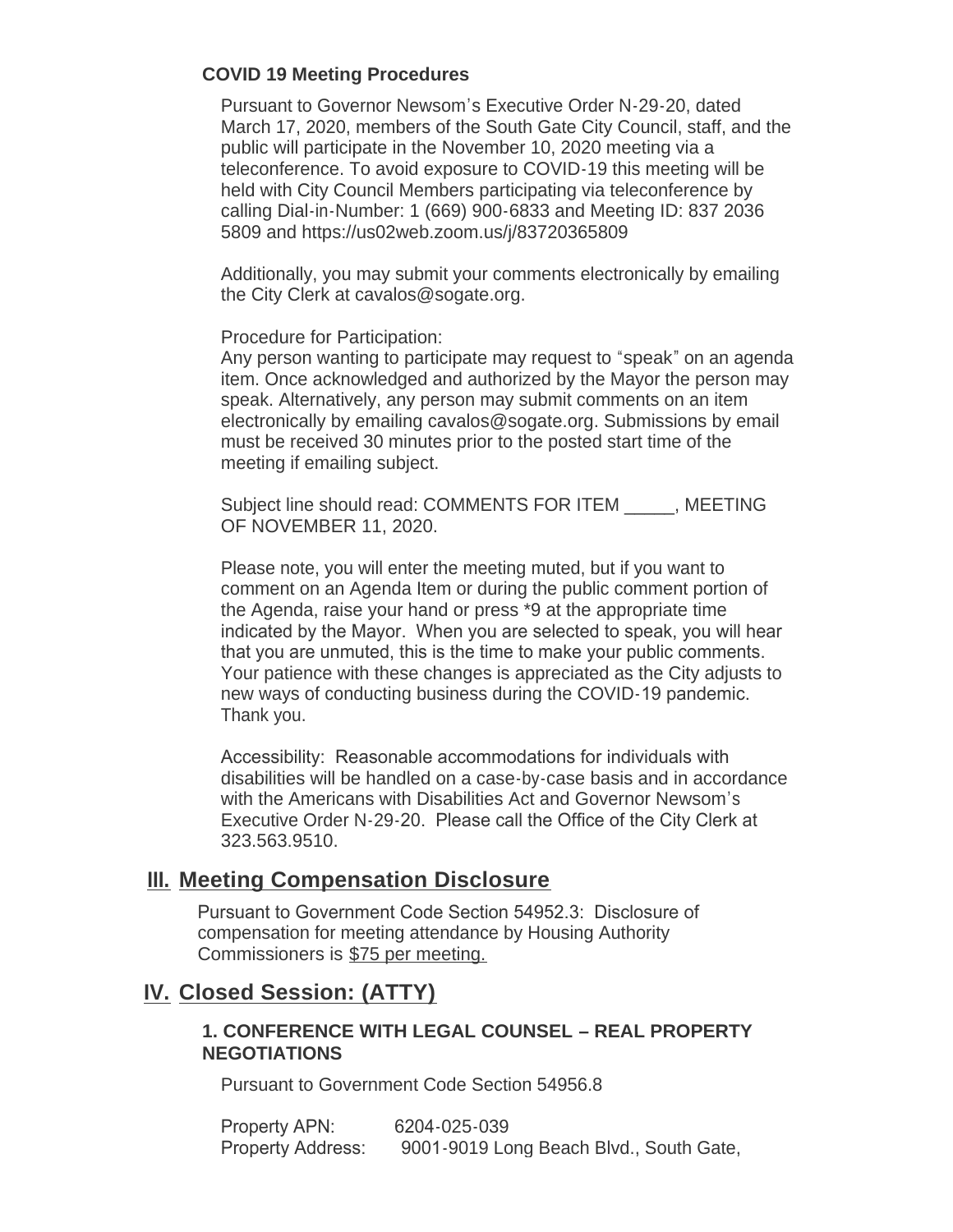California 90280 City Negotiator: Michael Flad, City Manager Negotiating with: Habitat For Humanity of Greater Los Angeles Under Negotiation: Terms of Sale

Property Address: 9001-9019 Long Beach Blvd., South Gate,

Documents:

#### MEMO CLOSED SESSION HA.DOC

## **Comments From The Audience V.**

## **Comments From The Authority Members VI.**

### **Adjournment VII.**

I, Carmen Avalos, Secretary, certify that a true and correct copy of the foregoing Meeting Agenda was posted on November 5, 2020, at 10:15 a.m., as required by law.

Carmen Avalos, CMC City Clerk

Materials related to an item on this Agenda submitted to the Housing Authority after distribution of the agenda packet are available for public inspection in the City Clerk's Office

> 8650 California Avenue, South Gate, California 90280 (323) 563-9510 \* fax (323) 563-5411 \* [www.cityofsouthgate.org](http://www.cityofsouthgate.org/)

In compliance with the American with Disabilities Act, if you need special assistance to participate in the Housing Authority Meetings, please contact the Office of the City Clerk.

Notification 48 hours prior to the Housing Authority Meeting will enable the City to make reasonable arrangements to assure accessibility.